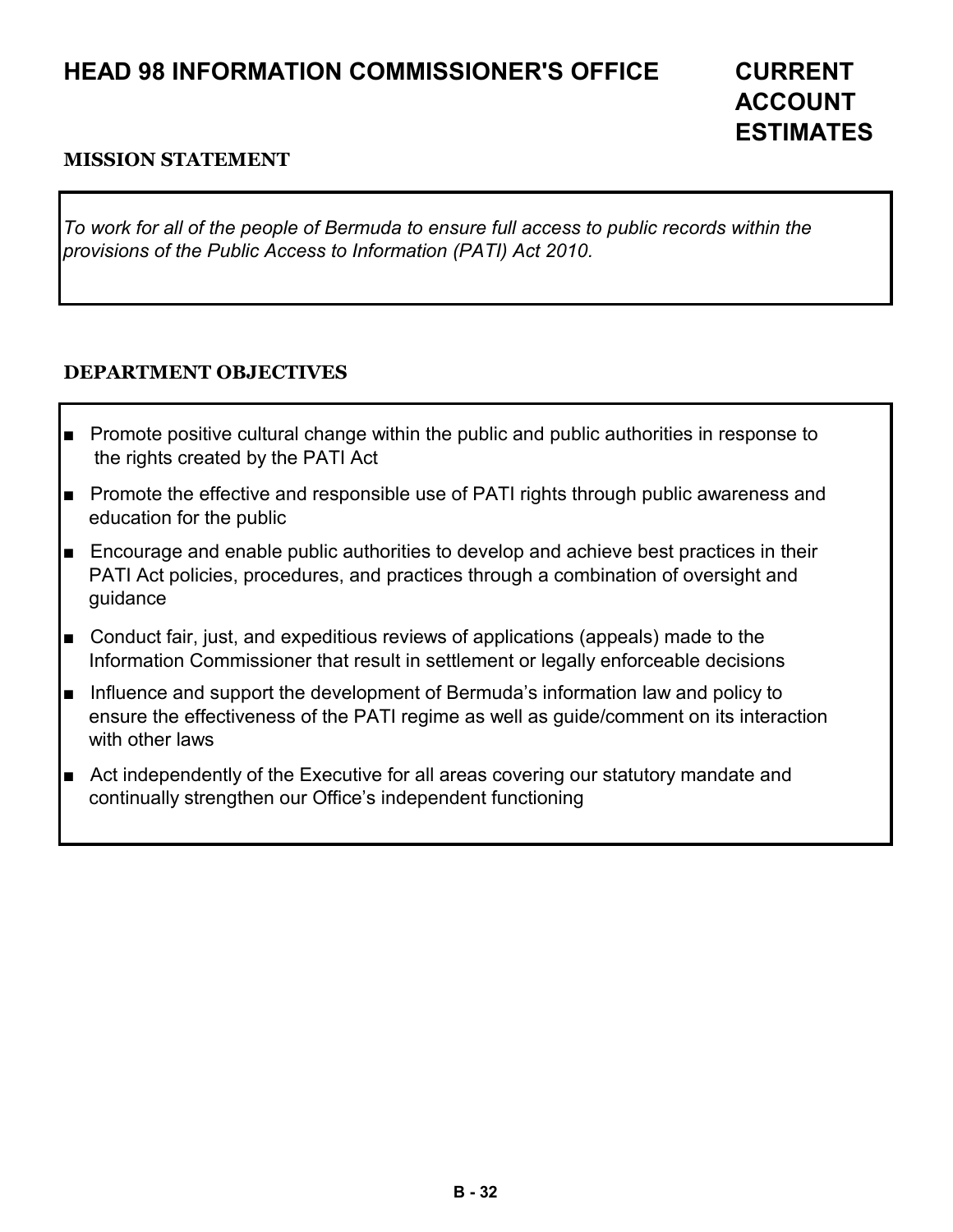# **HEAD 98 INFORMATION COMMISSIONER'S OFFICE CURRENT**

# **ACCOUNT ESTIMATES**

#### **GENERAL SUMMARY**

| <b>IPROG</b> | <b>EXPENDITURE</b><br><b>IBUSINESS UNIT</b><br><b>DESCRIPTION</b> | 2018/19<br><b>ACTUAL</b> | 2019/20<br><b>ORIGINAL</b> | 2019/20<br><b>REVISED</b> | 2020/21<br><b>IESTIMATEI</b> | <b>DIFFERENCE</b><br>2019/20<br><b>VS</b><br>2020/21 |             |
|--------------|-------------------------------------------------------------------|--------------------------|----------------------------|---------------------------|------------------------------|------------------------------------------------------|-------------|
| (1)          | (2)                                                               | (\$000)<br>(3)           | (\$000)<br>(4)             | (\$000)<br>(5)            | (\$000)<br>(6)               | (\$000)<br>(7)                                       | $\%$<br>(8) |
| 9801         | <b>GENERAL</b>                                                    |                          |                            |                           |                              |                                                      |             |
|              | 108000 ADMINISTRATION                                             | 884                      | 885                        | 927                       | 1,015                        | 130                                                  | 15          |
|              | 108010 APPLICATIONS (APPEALS)                                     | 18                       | 50                         |                           | 20                           | (30)                                                 | (60)        |
|              | 108020 COMPLIANCE/BEST PRACTICES                                  | 36                       |                            |                           | 9                            |                                                      | 29          |
|              | 108030 PUBLIC AWARENESS                                           | 9                        | 15                         | 16I                       | 17                           | ົ                                                    | 13          |
|              | <b>TOTAL</b>                                                      | 947                      | 957                        | 957                       | 1,061                        | 104                                                  | 11          |

#### **SUBJECTIVE ANALYSIS OF CURRENT ACCOUNT ESTIMATES**

|     | <b>EXPENDITURE</b><br><b>OBJECT CODE DESCRIPTION</b>                                        | 2018/19<br><b>ACTUAL</b><br>(\$000) | 2019/20<br><b>ORIGINAL</b><br>(\$000) | 2019/20<br><b>REVISED</b><br>(\$000) | 2020/21<br><b>ESTIMATE</b><br>(\$000) | <b>DIFFERENCE</b><br>2019/20<br><b>VS</b><br>2020/21<br>(\$000) | %                              |
|-----|---------------------------------------------------------------------------------------------|-------------------------------------|---------------------------------------|--------------------------------------|---------------------------------------|-----------------------------------------------------------------|--------------------------------|
| (1) | (2)                                                                                         | (3)                                 | (4)                                   | (5)                                  | (6)                                   | (7)                                                             | (8)                            |
|     | <b>SALARIES</b><br><b>WAGES</b><br>OTHER PERSONNEL COSTS<br><b>TRAINING</b>                 | 511<br>63<br>47<br>21               | 735<br>0<br>O<br>4                    | 696<br>23<br>0                       | 733<br>0<br>0<br>5                    | (2)<br>0<br>O                                                   | (0)<br>0<br><sup>0</sup><br>25 |
|     | <b>TRAVEL</b><br><b>COMMUNICATIONS</b>                                                      | 19<br>18                            | 9<br>22                               | 6<br>19                              | 15<br>28                              | 6<br>6                                                          | 67<br>27                       |
|     | <b>ADVERTISING &amp; PROMOTIONS</b><br>PROFESSIONAL SERVICES                                | $\Omega$<br>184                     | 8<br>116                              | 9<br>144                             | 8<br>102                              | 0<br>(14)                                                       | $\Omega$<br>(12)               |
|     | <b>RENTALS</b><br><b>REPAIR AND MAINTENANCE</b><br><b>ENERGY</b>                            | 3<br>14                             | 12                                    | 6<br>12                              | 108<br>13                             | 101<br>n                                                        | 1,443<br>8<br>O                |
|     | CLOTHING, UNIFORMS & LAUNDRY<br><b>MATERIALS &amp; SUPPLIES</b><br>EQUIPMT. (MINOR CAPITAL) | 19<br>23                            | $\Omega$<br>16<br>16                  | 0<br>14<br>14                        | 0<br>17<br>18                         | O                                                               | O<br>6<br>13                   |
|     | <b>OTHER EXPENSES</b><br><b>TOTAL</b>                                                       | 23<br>947                           | 5<br>957                              | 9<br>957                             | 1,061                                 | 2<br>104                                                        | 40<br>11                       |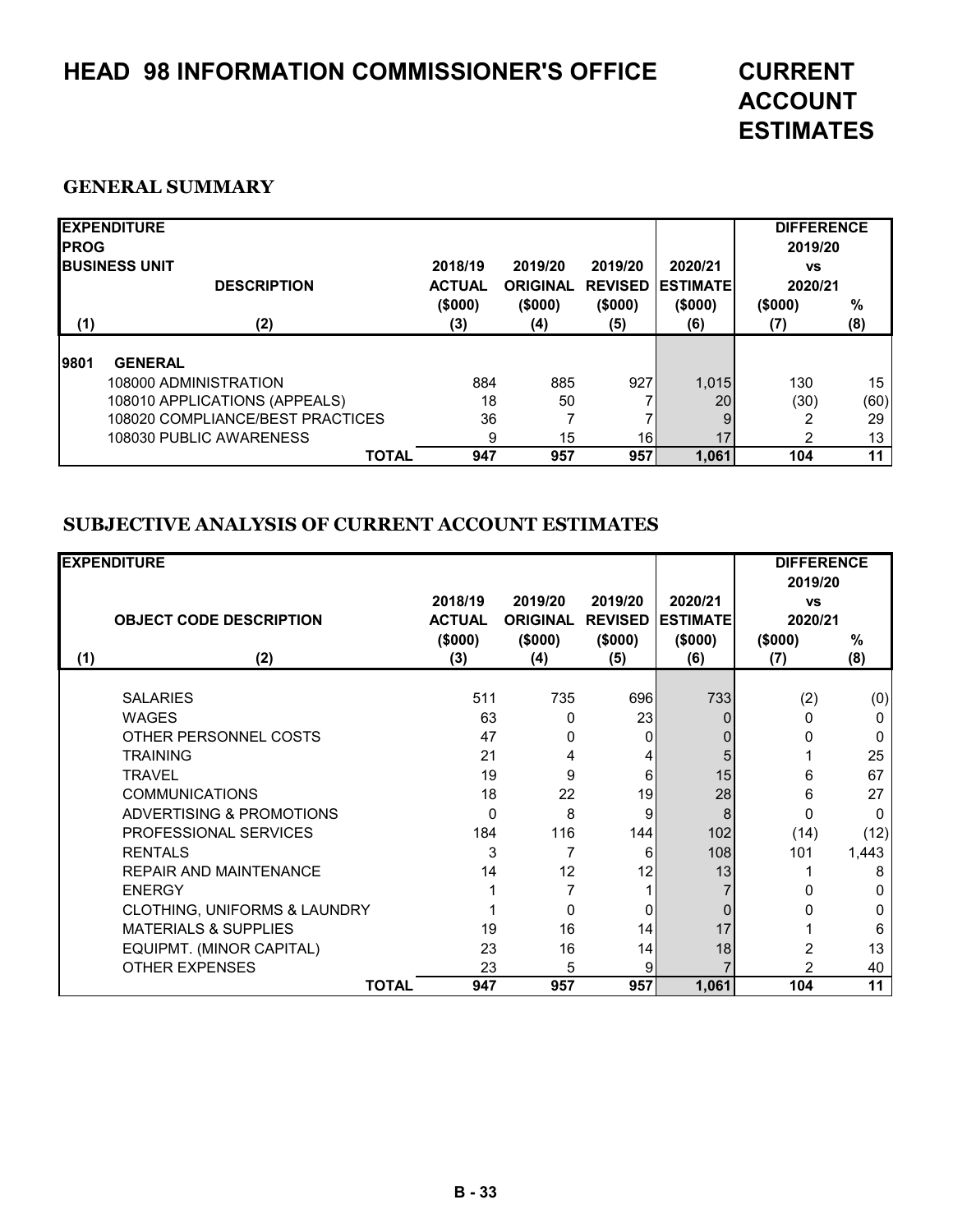**ACCOUNT ESTIMATES**

#### **EMPLOYEE NUMBERS (FULL-TIME EQUIVALENTS)**

|                       |                    |              |               |         |         |                                  | <b>DIFFERENCE</b><br>2019/20 |      |
|-----------------------|--------------------|--------------|---------------|---------|---------|----------------------------------|------------------------------|------|
|                       |                    |              | 2018/19       | 2019/20 | 2019/20 | 2020/21                          | <b>VS</b>                    |      |
| <b>IBUSINESS UNIT</b> |                    |              | <b>ACTUAL</b> |         |         | <b>ORIGINAL REVISED ESTIMATE</b> | 2020/21                      |      |
|                       | <b>DESCRIPTION</b> |              |               |         |         |                                  |                              | $\%$ |
| (1)                   | (2)                |              | (3)           | (4)     | (5)     | (6)                              | (7                           | (8)  |
| 108000                | ADMINISTRATION     |              | 6             | 6       |         | 6                                |                              | 0    |
|                       |                    | <b>TOTAL</b> |               | 6       |         |                                  |                              | 0    |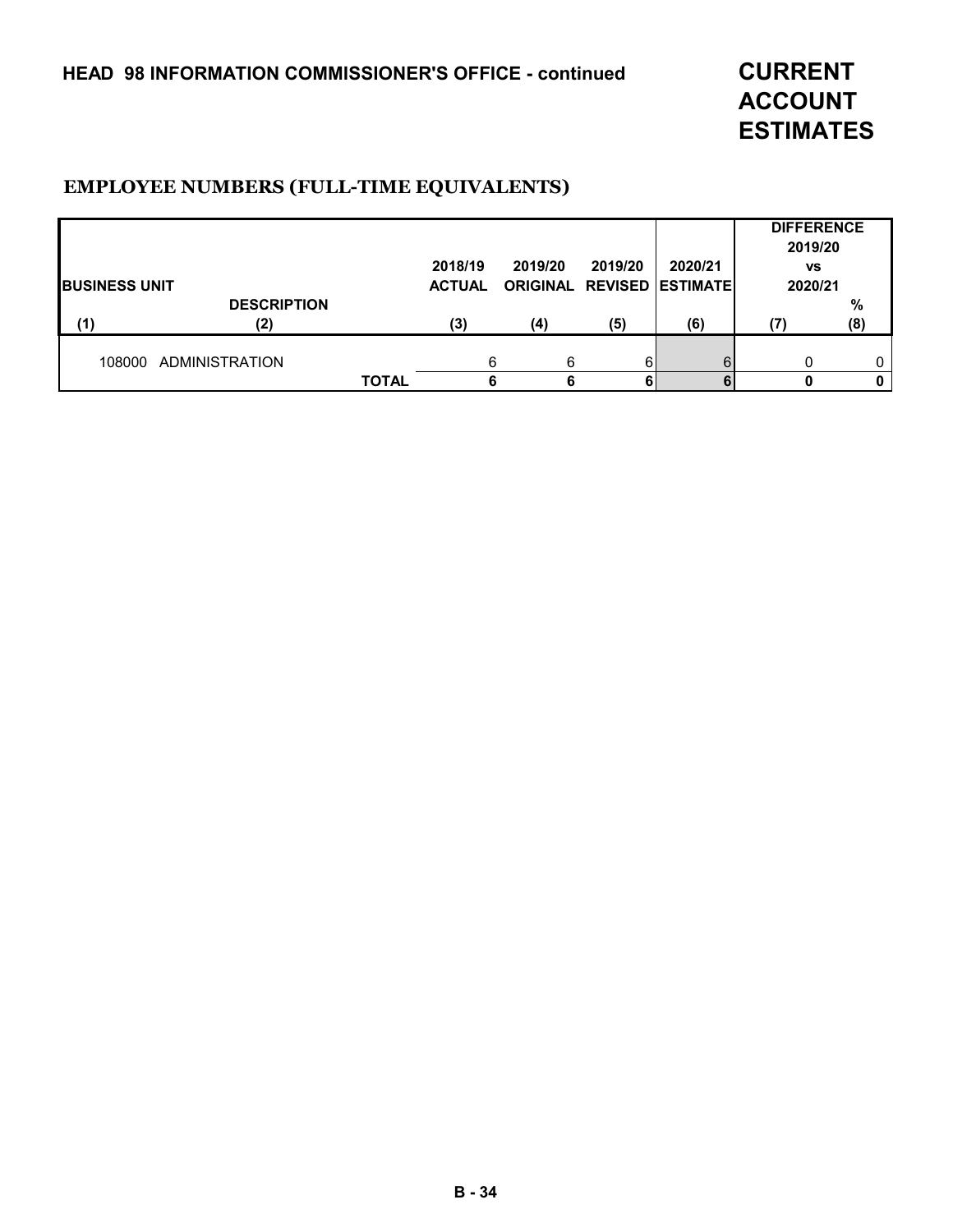## **HEAD 98 INFORMATION COMMISSIONER'S OFFICE - continued**

#### **Performance Measures**

| <b>MEASURE/INDICATOR</b>                                                                                                                                                                                                                 | <b>ACTUAL</b><br><b>OUTCOME</b><br>2018/19    | <b>ORIGINAL</b><br><b>FORECAST</b><br>2019/20 | <b>REVISED</b><br><b>FORECAST</b><br>2019/20 | <b>TARGET</b><br><b>OUTCOME</b><br>2020/21   |
|------------------------------------------------------------------------------------------------------------------------------------------------------------------------------------------------------------------------------------------|-----------------------------------------------|-----------------------------------------------|----------------------------------------------|----------------------------------------------|
| <b>BUSINESS UNIT: 108000 ADMINISTRATION</b>                                                                                                                                                                                              |                                               |                                               |                                              |                                              |
| Publish and file with the Legislature the ICO's s.58 Annual<br>Report by 31 March                                                                                                                                                        | Laid before<br>Parliament by 31<br>March 2019 | Lay before<br>Parliament by 31<br>March 2020  | Lay before<br>Parliament by 31<br>March 2020 | Lay before<br>Parliament by 31<br>March 2021 |
| Complete yearly review of internal guides, procedures, and<br>policy manuals and publish revised editions by 31 December                                                                                                                 | Not Achieved                                  | 31 December<br>2019                           | 31 March 2020                                | 31 March 2021                                |
| Information Commissioner to attend 3 overseas<br>training/conferences/meetings per year<br>Records Management Training/Conference<br>Information rights law conference<br>$\ddot{\phantom{0}}$<br>Management/information rights training | 2 Attended                                    | 3 Attended                                    | <b>Discontinue</b>                           | Discontinue                                  |
| Operational staff to attend one overseas<br>training/conference/meeting per year<br>Information rights training<br>Records Management Training<br>Mediation/investigation training<br>Information rights law conference                  | Achieved                                      | Achieve by 31<br>March 2020                   | <b>Discontinue</b>                           | <b>Discontinue</b>                           |
| ICO to host 3 volunteers, interns, and/or work shadow<br>candidates per year                                                                                                                                                             | 1                                             | 3                                             | 0                                            | 3                                            |
| Conduct monthly internal education sessions on best practices,<br>information rights principles, or other professional development<br>topics                                                                                             | 6                                             | 12                                            | 10                                           | 12                                           |
| Receive unqualified audit and publish Financial Statements                                                                                                                                                                               | New measure                                   | FY 2018-19<br>published by<br>October 2020    | FY 2018-2019<br>published by July<br>2020    | FY 2019-2020<br>published by<br>March 2021   |
| Document application of new skill, knowledge or other value<br>obtained from conferences and training attended by Information<br>Commissioner and staff                                                                                  | New measure                                   | 100%                                          | 100%                                         | 100%                                         |
| Comply with statutory timeframes in responding to PATI requests                                                                                                                                                                          | New measure                                   | New Measure                                   | <b>New Measure</b>                           | 100%                                         |
| Submit timely ICO Annual Return with annual updates                                                                                                                                                                                      | New measure                                   | New Measure                                   | <b>New Measure</b>                           | 31 December                                  |
| <b>BUSINESS UNIT: 108010 APPLICATIONS (APPEALS)</b>                                                                                                                                                                                      |                                               |                                               |                                              |                                              |
| Requesters make appeals to the Information Commissioner of<br>negative decisions by the heads of authority                                                                                                                               | 60%                                           | 70%                                           | 70%                                          | Discontinue                                  |
| Acknowledge receipt of applications for review within 5 days                                                                                                                                                                             | 100%                                          | 100%                                          | 100%                                         | 100%                                         |
| Complete validation of applications for review within 3 weeks                                                                                                                                                                            | 73%                                           | 85%                                           | 93%                                          | 85%                                          |
| Compete and close valid applications within 4 months                                                                                                                                                                                     | 40%                                           | 40%                                           | 46%                                          | 50%                                          |
| Publish Information Commissioner's decisions on www.ico.bm<br>website within 10 days of being issued                                                                                                                                     | 100%                                          | 100%                                          | 100%                                         | 100%                                         |
| Number of judicial review cases appealed against decisions by<br>the Information Commissioner                                                                                                                                            | 8%                                            | 10%                                           | 10%                                          | 10%                                          |
| Maintain strict confidentiality with respect to the ICO's work on<br>reviews and comply with statutory confidentiality obligations                                                                                                       | 100%                                          | 100%                                          | 100%                                         | 100%                                         |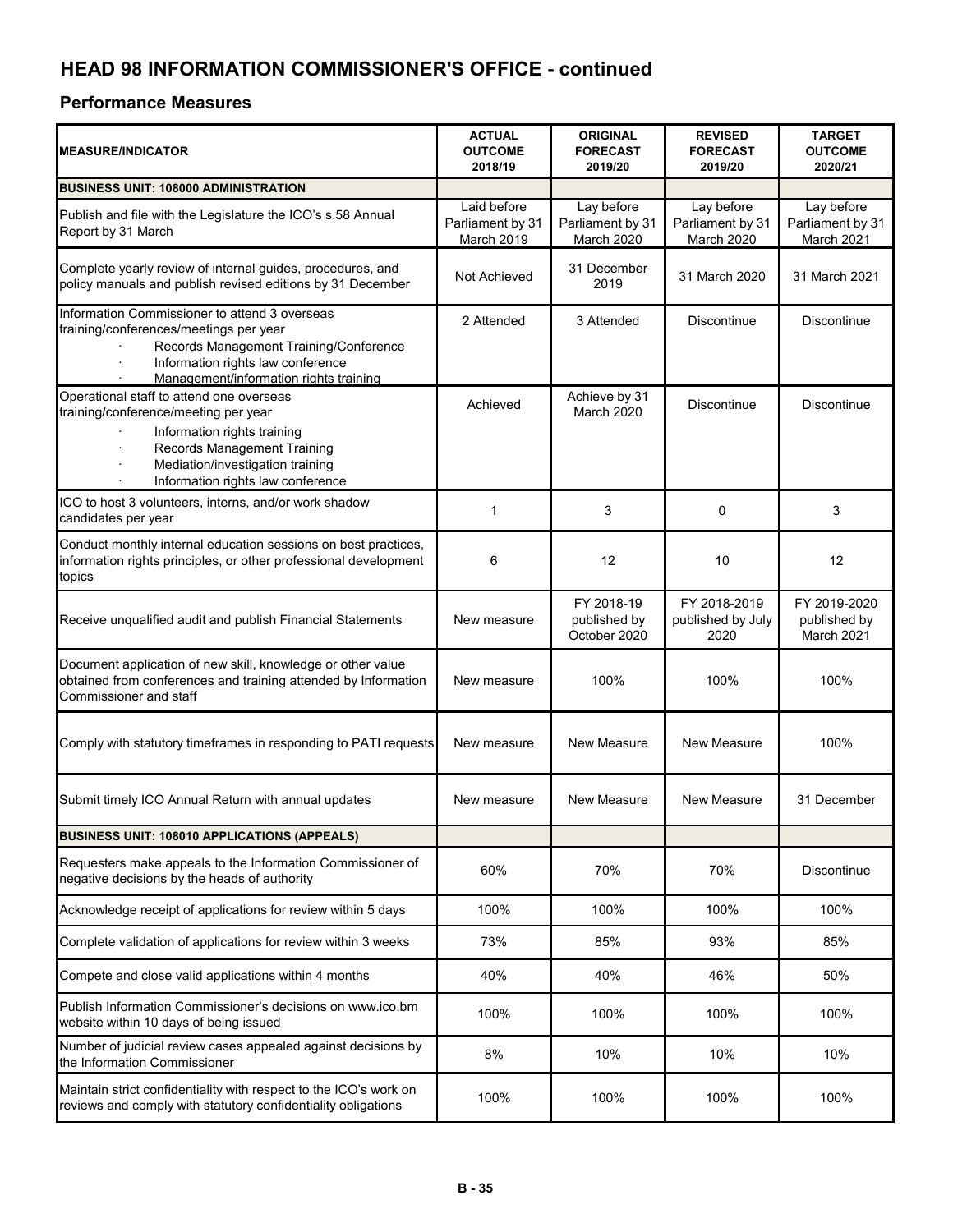## **HEAD 98 INFORMATION COMMISSIONER'S OFFICE - continued**

#### **Performance Measures**

| <b>MEASURE/INDICATOR</b>                                                                                                                                                                 | <b>ACTUAL</b><br><b>OUTCOME</b><br>2018/19 | <b>ORIGINAL</b><br><b>FORECAST</b><br>2019/20 | <b>REVISED</b><br><b>FORECAST</b><br>2019/20 | <b>TARGET</b><br><b>OUTCOME</b><br>2020/21 |
|------------------------------------------------------------------------------------------------------------------------------------------------------------------------------------------|--------------------------------------------|-----------------------------------------------|----------------------------------------------|--------------------------------------------|
| <b>BUSINESS UNIT: 108020 COMPLIANCE/BEST PRACTICES</b>                                                                                                                                   |                                            |                                               |                                              |                                            |
| Publish all current Information Statements in publicly available<br>database on www.ico.bm website by 1 August                                                                           | 100%                                       | 100%                                          | Discontinue                                  | Discontinue                                |
| Conduct audit review for compliance of Information Statements<br>by 28 February                                                                                                          | Not Achieved                               | 75%                                           | 50%                                          | 85%                                        |
| Complete investigations under s.57 within 4 months                                                                                                                                       | Not applicable                             | 95%                                           | Not applicable                               | 95%                                        |
| Complete yearly review of existing ICO guidelines on the<br>application of the PATI Act exemptions and other PATI Act<br>provisions and publish revised editions by 31 March             | Not Achieved                               | Complete by 31<br>March 2020                  | Complete by 31<br>March 2020                 | Complete by 31<br>March 2021               |
| Organise and deliver quarterly best practice, leadership, and/or<br>good governance events for public authorities                                                                        | Achieved                                   | 4                                             | 4                                            | $\overline{4}$                             |
| Develop self-assessment tool for public authorities to improve<br>their Information Statements                                                                                           | Achieved                                   | <b>Discontinue</b>                            | Discontinue                                  | <b>Discontinue</b>                         |
| Respond to enquiries from public authorities on general<br>questions about the PATI Act and its provisions                                                                               | 40                                         | 100                                           | 50                                           | 50                                         |
| Provide official comment or consultation on draft legislation,<br>statutory provisions and practice codes which impact PATI Act or<br>Regulations, or the right to access public records | Ongoing                                    | Ongoing                                       | Ongoing                                      | Ongoing                                    |
| Propose beneficial legislative amendments to strengthen the<br>PATI Act and Regulations                                                                                                  | Ongoing                                    | Ongoing                                       | Ongoing                                      | Ongoing                                    |
| <b>BUSINESS UNIT: 108030 PUBLIC AWARENESS</b>                                                                                                                                            |                                            |                                               |                                              |                                            |
| Conduct general public education sessions on using the PATI<br>Act (outside of Right to Know Day activities)                                                                             | 1                                          | 1                                             | 1                                            | 1                                          |
| Conduct targeted education sessions to interest groups                                                                                                                                   | 5                                          | 10                                            | 4                                            | 10                                         |
| Collaborate with local charities/advocacy organisations to co-<br>sponsor public awareness event on information rights                                                                   | 1                                          | $\mathbf{1}$                                  | 1                                            | $\mathbf{1}$                               |
| Feedback from education sessions rated good or excellent                                                                                                                                 | 90%                                        | 90%                                           | 90%                                          | 90%                                        |